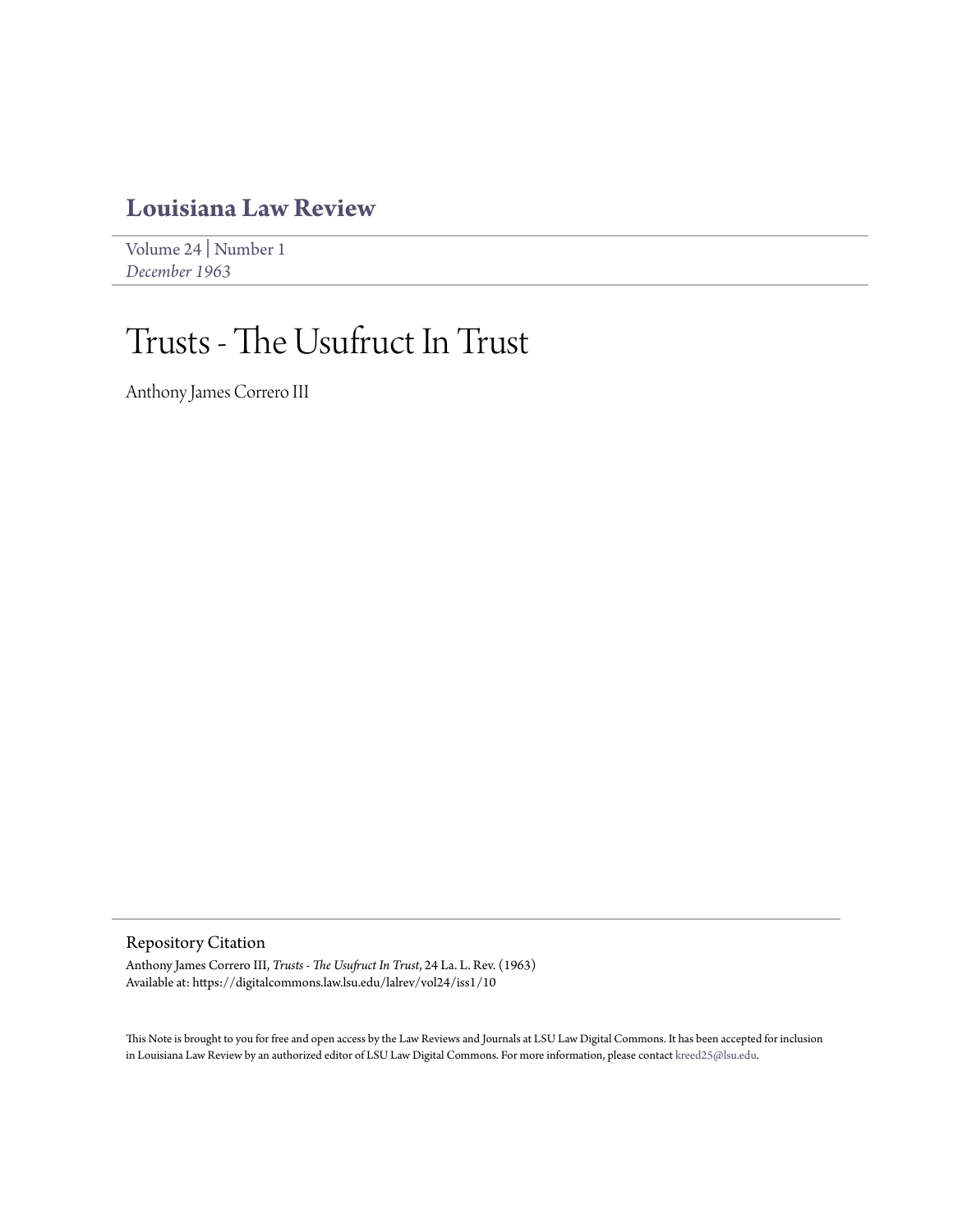### TRUSTS **-** THE **USUFRUCT IN** TRUST

Deceased **by** will left property in trust to be administered for the benefit of plaintiff "as if [the trustee] were the usufructuary thereof" and the naked ownership to certain collateral relations. Upon their deaths plaintiff inherited the naked ownership and brought suit against the trustee to declare the trust terminated. The district court rendered judgment for defendant and plaintiff appealed. The Court of Appeal for the Second Circuit, one judge concurring, affirmed. *Held,* unity of the naked ownership and beneficial interest of a usufruct in trust does not extinguish the usufruct by confusion. *Succession of Harper,* .147:So. 2d 425 (La. App. 2d Cir. 1963), cert. *denied,* 243 La. 1012, 149 So. 2d 766 (1963).1

The trust is a conception of Anglo-American law; the usufruct of civilian theory.2 From a functional standpoint the Louisiana usufruct-naked ownership device is similar to a trust which contains both a principal and an income beneficiary: the usufructuary is analogous to the trust's income beneficiary; the naked owner, to its principal beneficiary.<sup>3</sup> With the usufruct, however, the administration of the property is not divorced from its enjoyment. The usufructuary retains physical control over the property,<sup>4</sup> leaving him no safeguards against his own lack of business acumen. In addition, the naked owner may be

and thus cannot serve as a basis for ten-year acquisitive prescription. Tyson v. Spearman, **190** La. **871, 183** So. 201 **(1938);** Martin v. Carroll, **59** So. **2d 158, 162** (La. **App. 1st** Cir. **1952).** At least as to the interests represented in the partition, these cases are clearly abrogated **by** the statute.

**1.** The application for certiorari to the Louisiana Supreme Court was not con- sidered as it was not filed within thirty days after rehearing was denied **by** the court of appeal.

2. Trust law in Louisiana today is based on La. Acts **1938,** No. **81,** now **LA.** R.S. **9:1791-2212** (Supp. **1962).** On the Private Trust Estates Law in general, see Daggett, *Comments by Harriet S. Daggett,* **3 WEST'S LA. REVISED STATUTES ANNOTATED 352 (1950) ;** Pascal, *Some* **ABC's** *About Trusts and Us,* **13 LA.** L. REv. **555 (1953) ;** Stone, *Trusts in Louisiana,* 1 **INT'L &** COMP. **L.Q. 368 (1952) ;** Wisdom, *A Trust Code in the Civil Law, Based on the Restatement and Uniform Acts: The Louisiana Trusts Estates Act,* **13 TuL.** L. **REV. 70 (1938).**

**3.** See LePaulle, *Civil Law Substitutes for Trusts,* **36 YALE L.J. 1126,** 1140 (1927) ; Comment, **5** LA. L. **REV.** 609, 611 (1943). The most striking similarities are **(1)** the split in ownership; (2) possibility of application to all types **of** assets; **(3)** the reception of all the advantages of the trust res by the benefiicary; (4) free disposition of the beneficial interest by the beneficiary; **(5)** that both can be created either mortis causa or inter vivos; and **(6)** that the grantor may reserve the beneficial interest in movable property for himself. For a discussion of how common law trusts can be integrated harmoniously with Louisiana's civil law, see Pascal, *The Trust Concept and Substitution,* 19 **LA.** L. **REV. 273 (1959).**

4. **LA. CIVIL CODE** art. **533 (1870) :** "Usufruct is the right of enjoying a thing, the property of which is vested in another, and to draw from the same **all** the profit, utility and advantages which it may produce ..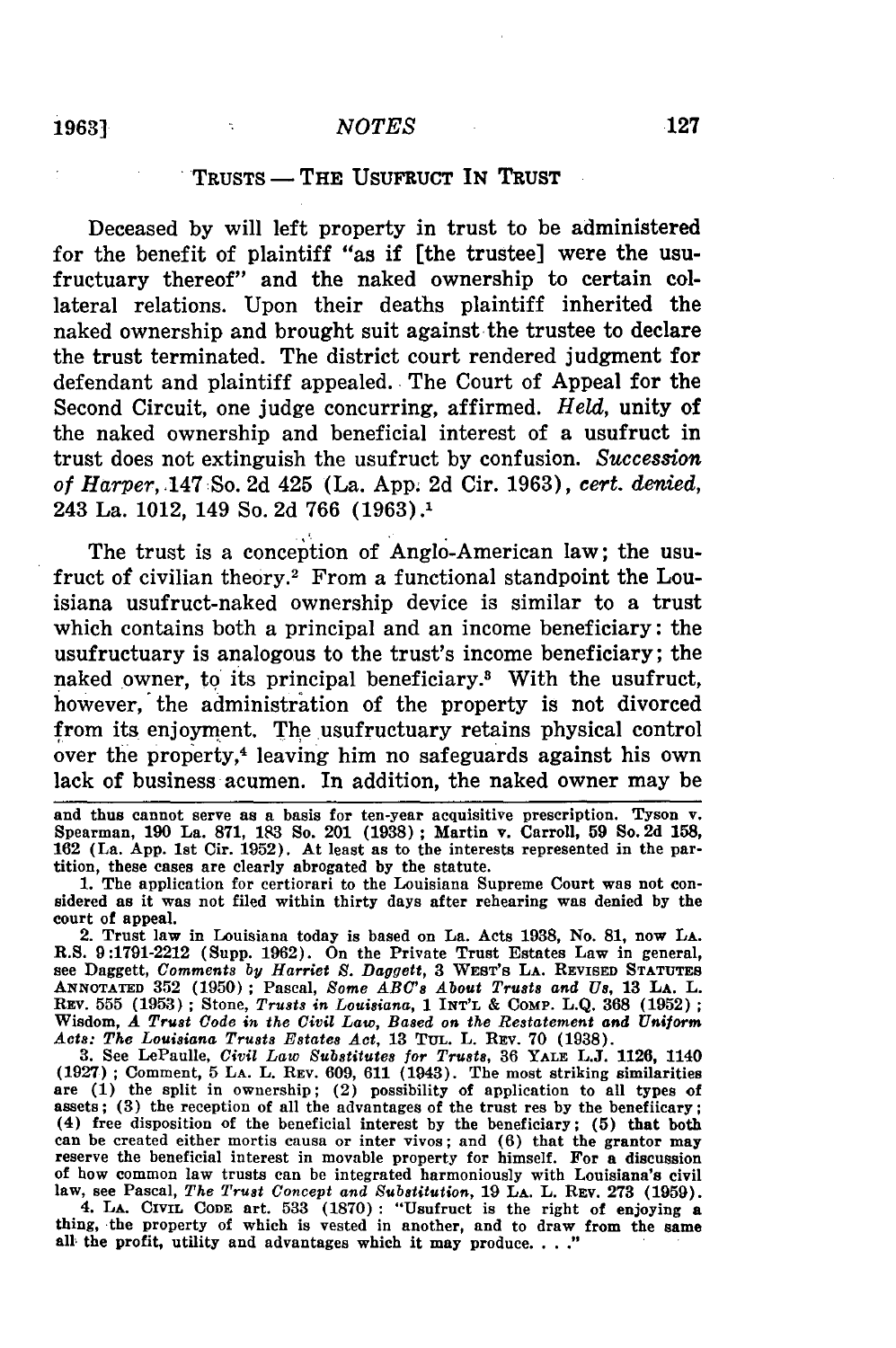insufficiently protected from dissipation of the property **by** an inept or larcenous usufructuary, especially when he is relieved from giving security by law<sup>5</sup> or convention,<sup>6</sup> or has the power to alienate the property, as with imperfect usufructs.7 These deficiencies may be alleviated<sup>8</sup> by placing the usufruct in trust, thereby taking control of the property from the usufructuary while retaining all advantages of a usufruct-naked ownership disposition.9

**6. LA. CIVIL CODE** art. **559 (1870) :** "[The obligation to give security] may be dispensed with in favor of the usufructuary, **by** the act **by** which the usufruct is established."

**7. LA. CIVIL CODE** art. 534 **(1870) :** "[I]mperfect or *quasi* usufruct **. . .** is of things which would be useless to the usufructuary, if he did not consume or expend them, or change the substance of them, as money, grain, liquors." **LA.** CIVIL **CODE** art. **536 (1870):** "Imperfect usufruct **. . .** transfers to the usufructuary the ownership of the things subject to the usufruct. so that he may con- sume, sell or dispose of them, as he thinks proper ... ." See O'Quin, Our *Trust Estates and Their Limitations,* 22 TUL. L. REV. **585, 590** (1948).

**8.** Malefaction **by** the trustee is nossible but the Trust Estates Act renders it difficult. See LA. R.S. 9:1962 (1950) requiring the trustee to "administer the trust solely in the interest of the beneficiary; and **. . .** in dealing with the bene-ficiary on the trustee's own account, to deal fairly with him and to communicate to him all material facts in connection with the transaction which the trustee knows or should know; and **. . .** not to delegate to others the doing of acts which the trustee can reasonably be required to perform; and **. . .** in administering the trust to exercise such care and skill as a man of ordinary prudence would exercise in dealing with his own property; and **. . .** to take reasonable steps to take and keep control of the trust property; and **. . .** to use reasonable care and skill to preserve the trust property; and **. . .** to take reasonable steps to realize on claims which he holds in trust; and **. . .** to use reasonable care and skill to make the trust property productive; and **. . .** to participate in the administration of the trust when there are two or more trustees and to use reasonable care to prevent **a** co-trustee from committing a breach of trust or to compel a co-trustee to redress **a** breach of trust." The trustee also has a duty to keep, render and file accounts. *Id.* **9:1963.** The beneficiary is given the power to sue to compel the trustee to perform his duties, to enjoin him from committing a breach of trust or to redress a breach of trust, and to have the trustee removed. *Id.* **9:2031.** If the trustee commits a breach of trust the law charges him with any loss or depreciation in value of the trust estate resulting from the breach of trust, any profit made **by** him through the breach of trust and any profit which would have accrued to the trust estate if there had been no breach of trust. *Id.* 9:2034. Note that while the usufructuary is expressly empowered to apply the property to his personal use, such conduct **by** the trustee constitutes an immediate breach of trust.

**9.** Nabors, *The Shortcomings of the Louisiana Trust Estates Act and some Problems of Drafting Trust Instruments Thereunder,* **13 TUL.** L. REV. 178, 204 **(1939) ;** Oppenheim, *Limitations and Uses of Louisiana Trusts,* **27** TUL. L. REV. 41, **50, 51 (1952) ;** Pascal, *Some ABC's About Trusts and Us,* **13 LA. L. REV., 555, 567 (1953) ;** Wisdom **& Pigman,** *Testamentary Dispositions in Louisiana*

**<sup>5.</sup>** The law gives the surviving spouse a usufruct over the deceased's share of the community passing in intestacy. **LA.** CIVIL **CODE** art. **916 (1870).** This usufruct applies only to issue of the marriage. Parents, during their marriage, have a usufruct over the estate of their children until their majority or emancipation. **LA. CIVIL CODE** art. **223 (1870).** The usufructuary under either article of the Code is relieved of the obligation to give security. LA. CIVIL CODE art. 560 (1870). See Oppenheim, *Why a Revision of the Louisiana Trusts Estates Act is Necessary,* **18 LA. L. REv. 599,** 604 (1958) **;** Onpenhnim, *One Hundred Fifty Years of Succession Law,* **33** TuL. L. REv. **43, 44-48 (198).**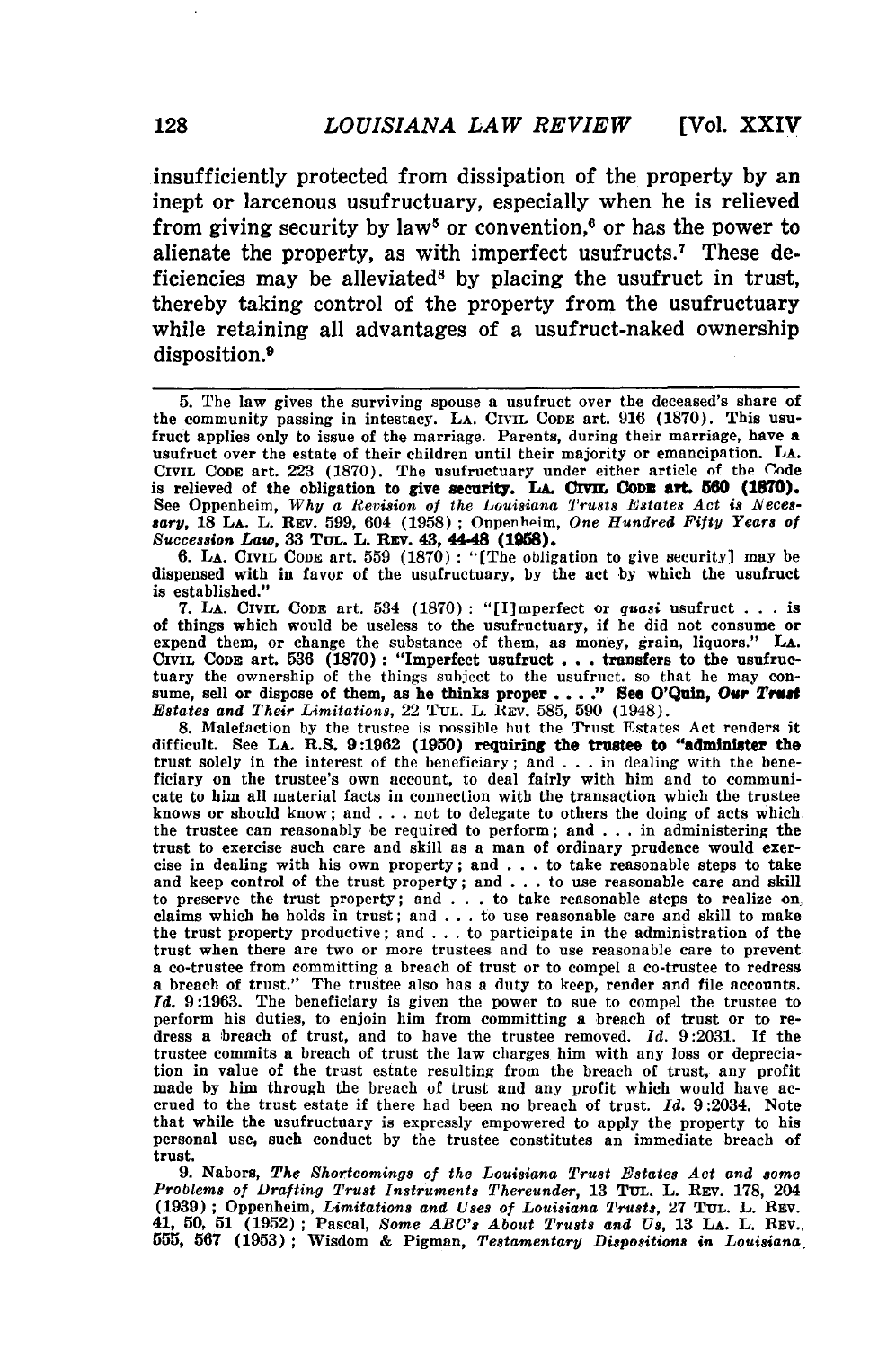#### *NOTES*

According to the Trust Estates Act the trustee is given legal title to the trust property.<sup>10</sup> In the usufruct in trust the property is the usufruct; thus the trustee is, analytically the usufructuary. Since the death of the usufructuary terminates a usufruct,<sup>11</sup> it may be argued that the usufruct which is placed in trust ends with the death of the trustee; and if this be so the trust would end for lack of any trust property.<sup>12</sup> Refutation of this argument requires resort to the recognized dual ownership theory of trusts. If legal title is in the trustee and beneficial ownership in the beneficiary, $18$  the usufruct should survive the death of the trustee, since beneficial title to the usufruct is still vested in a living person (the beneficiary of the trust). This argument could not be advanced to continue the trust after the beneficiary dies, since death of the beneficiary terminates the trust,<sup>14</sup> thus depriving the trustee of his legal title to the property. The usufruct then passes to the naked owner, whose title becomes complete. In most circumstances, these interpretations would seem to accord with the settlor's intention.

In the instant case plaintiff contended the trust was terminated **by** confusion because he held both the beneficial interest

*Estate Planning,* 26 **TuL.** L. REV. 119, 133-39 **(1952).** The chief advantage of the trust lies in its tax-saving aspect. See Wisdom & Pigman, supra. The usufruct device permits alienation of the naked ownership, thus allowing some degree of marketability of the property.

**10. LA.** R.S. 9:1811 **(1950),** as amended, La. Acts 1952, No. 209, **§** 2: "A trust shall be created when a person (as that term is defined in R.S. 9:1792(8)) in compliance with the provisions of this Chapter transfers the legal title to property to a trustee in trust for the benefit of himself or a third person."

**11. LA.** CIVIL **CODE** art. 606 (1870). The usufruct may exist for only 30 years if the usufructuary be a corporation. *Id.* art. 612.

12. It is not the property that is the subject matter of the trust **but** the usu- fruct itself. The trustee is given the usufruct; his right to the property is only that of a usufructuary.

**13.** See Oppenheim, *A New Trust Code for Louisiana: Some Basic Policy* Con*siderations,* 23 LA. L. REV. 621, 622 (1963). The author is presently reporter for the current revision of the Louisiana Trust Estates Act.

14. **LA.** R.S. 9:1794 (1950), as amended, La. Acts 1962, No. 74, § **1: "A.** Unless an earlier termination is required by the trust instrument . . . every . . . **trust** created under this chapter . . . shall terminate: . . . *At the death of the* last surviving income beneficiary who is a natural person . . . . B. If the settlor. provides in specific terms that a trust is to continue beyond the life of the last surviving income beneficiaries in favor of one or more principal beneficiaries then such principal beneficiaries shall be consdered income beneficiaries for the purpose *Louisiana Legislation of 1962- Trusts,* **23 LA.** L. REv. 48, 49 **(1963)** Oppen-: helm, *A New Trust Code for Louisiana* -Some *Steps Toward Its Achievement,.* **37** TuL. L. REV. 169 (1963). For a discussion and criticism of the former R.S. 9:1794, see Nabors, *The Shortcomings of the Louisiana Trust Estates Act and Some Problems of Drafting Trust Instruments Thereunder,* 13 **TUL.** L. **REV.** 178, 204 (1939) ; Wisdom & Pigman, *Testamentary Dispositions in Louisiana Estate Planning,* 26 **TUL.** L. **REV.** 119, 133 (1952).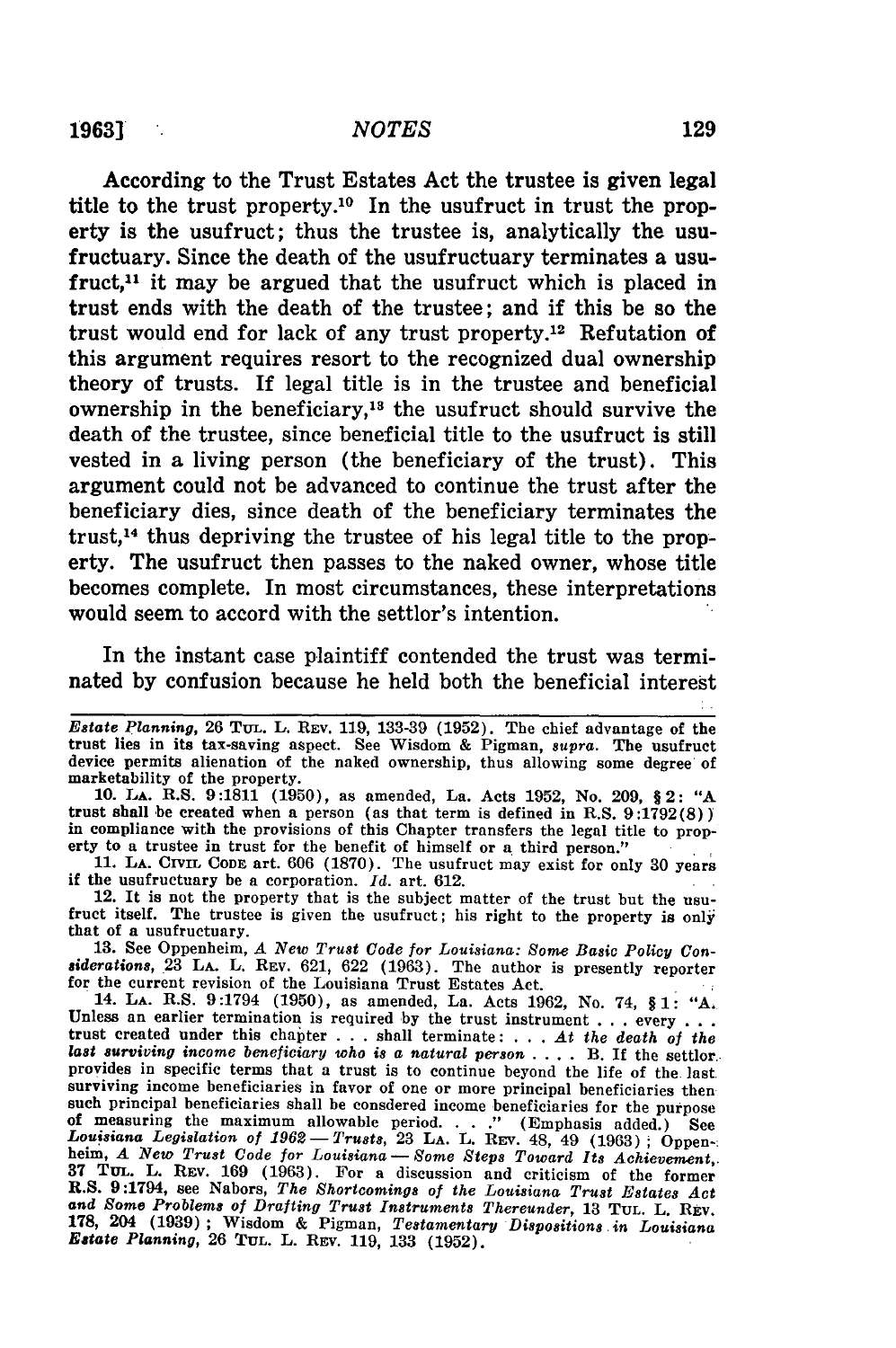**[Vol. XXIr¢**

and naked ownership of the property. The court met this argument **by** declaring that since **by** statute the trustee held legal title to the usufruct<sup>15</sup> the merger of the naked ownership and mere beneficial title could not give plaintiff full ownership of the usufruct.

Plaintiff also argued that the trust failed for lack of a principal beneficiary in that the death of the principal beneficiary  $-$  the original naked owner named in the will  $-$  left the trust with no ultimate named beneficiary to whom the property could pass. Relying on the Trust Estates Act, the court held that when no principal beneficiary is named, he is to be ascertained by the operation of law.<sup>16</sup> The naked owner would be the principal beneficiary within the statutory definition of that **term,17** as he is the person ultimately entitled to ownership of the property.18 Thus in the instant case plaintiff, **by** inheritance the naked owner, had become the principal beneficiary by operation of law.

Plaintiff's final contention  $-$  that a usufruct in trust was a prohibited substitution<sup>19</sup> - was not advanced at the trial level; consequently the court declined to rule on the question. It did, however, indicate that a usufruct could be the subject matter of a trust under the statutory provision that "any interest in property... can be held in trust."<sup>20</sup> The concurring judge, wary lest the opinion be taken to uphold the validity of the usufruct in trust, warned that any statements made **by** the majority indicating that a usufruct in trust is not a prohibited substitution were dicta.<sup>21</sup> Furthermore, the concurring judge seemed to suggest that such a disposition might well conflict with the jurispru-

**17.** *Ibid.*

21. 147 So. **2d** at 430.

**<sup>15.</sup> LA.** R.S. **9:1811. (1950),** as amended, La. Acts **1952,** No. **209, §2. 16. LA.** R.S. **9:1792 (10) (1950) ;** "'Principal beneficiary' means the bene-

ficiary ultimately entitled to the principal, whether named or designated **by** the terms of the trust or determined **by** operation of law."

**<sup>18.</sup> LA.** CIVIL **CODE** art. **625 (1870) :** "When the usufruct has expired it returns to and becomes again incorporated with the ownership; and from that time the person who had only the naked ownership, begins to enter into a full and entire ownership of the thing."

**<sup>19.</sup>** Plaintiff relied on Succession of Guillory, **232** La. **213,** 94 So. 2d **38 (1957)** and Succession of Meadors, **135** So. 2d **679** (La. **App. 2d** Cir. **1961).** For a detailed discussion of these cases see Note, 22 **LA.** L. **REV. 889 (1962).** See also Jackson **&** Jeter, *The Guillory* Case: *What Are Its Implications for Private and Charitable Trusts,* **32 TUL.** L. **REV.** 415 **(1958) ;** Oppenheim, *A New Trust Code for Louisiana-Some Steps Toward its Achievement,* **37 TUL.** L. REv. **169 (1963).**

<sup>20.</sup> **LA.** R.S. **9:1861 (1950).**